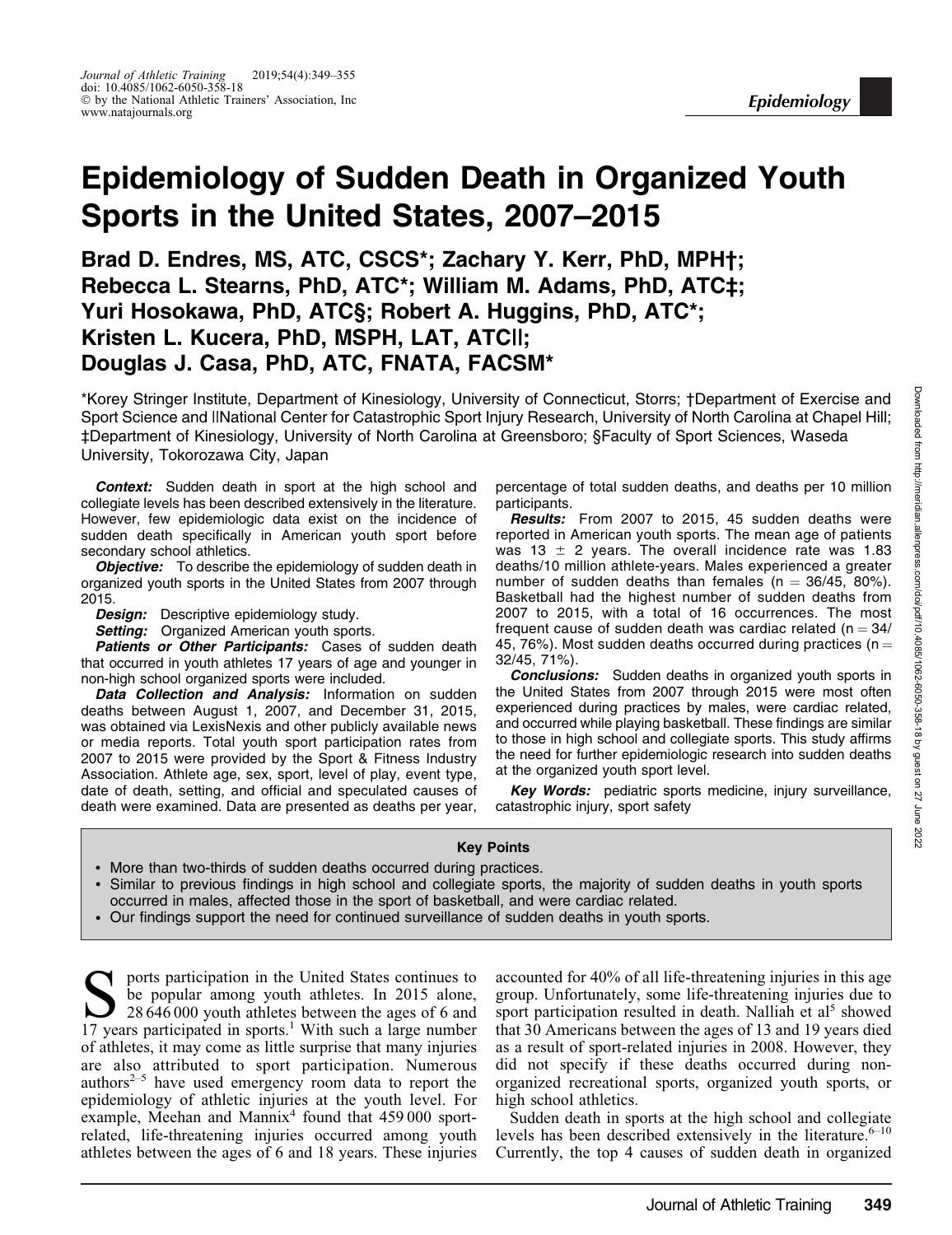high school and collegiate sports in the United States are sudden cardiac arrest, traumatic brain injury, exertional heat stroke, and exertional sickling.<sup>6,9,11</sup> These 4 causes of sudden death in sport are responsible for more than 90% of all sudden deaths in these settings, with sudden cardiac death (SCD) comprising 75% of all sport-related deaths.<sup>6,9</sup> Additional findings suggest that males have an overall higher incidence of sudden death than females at both the high school (0.28 per 100 000 participants versus 0.13 per 100 000 participants) and collegiate levels (2.03 per 100 000 participants versus 1.79 per 100 000 participants), respectively.<sup>9</sup> Although researchers<sup>5,10,12,13</sup> have investigated the epidemiology of sudden death in young athletes, these studies tend to cluster the sudden death data for 6- to 17-year-old youth athletes who were not participating in high school athletics with those who were participating in high school and collegiate athletics. As a result, generalizations of current reported incidence rates of sudden death among young athletes may be inaccurate.

To our knowledge, no previous authors have described the epidemiology of sudden deaths in organized middle school, youth league, and recreational youth sports (athletes 6 to 17 years old) in the United States. Furthermore, participation data for this setting have not been used to describe the incidence of sudden death. Therefore, the purpose of our study was to describe the epidemiology of sudden death among athletes aged 6 to 17 years participating in organized middle school, youth league, or recreational sports in the United States. Specifically, our intent was to examine distributions of characteristics related to the athlete (age and sex), event (sport, level of play, event type), and sudden death (year, setting, official cause, and speculated cause of death).

#### **METHODS**

#### Study Design

We used a descriptive epidemiologic design that was approved by the Institutional Review Board at the University of Connecticut. Organized youth sports were classified into 3 divisions: organized youth leagues, middle school athletics, and organized recreational youth sports (eg, marathons, triathlons). High school student-athletes who were younger than age 18 while participating in school-sanctioned athletics were not included because the epidemiology of sudden deaths among high school studentathletes has already been well described in the literature.<sup>9,14,15</sup>

#### Acquisition of Case Data

We defined *sudden death* as a death that occurred either while the athlete was engaged in sport participation or as the result of sport participation (eg, a head impact incurred during American football that led to death in the emergency department). Sudden death data from cases occurring between August 1, 2007, and December 31, 2015, were obtained via 2 methods: (1) a search using the LexisNexis Academic Database and (2) other Internet searches (eg, Google) of publicly available news reports. The search for sudden death cases began in August of 2013 using the terms death, fatality, exercise, race, sport, practice, and game. Information related to the athlete (age, sex), event (sport,

level of play, event type), and death (date, location, official cause, and speculated cause of death) was obtained. Deaths were reviewed by researchers (B.D.E., R.L.S.) and classified into 5 event types (cardiac/cardiovascular, exertional/heat/ environmental, traumatic injury, other, or inconclusive/ unknown). If an official cause of death was not provided in the media source, 1 member of the research team (B.D.E.) reviewed all available information and provided a speculated cause of death. For example, if an official cause of death was not reported for an athlete who collapsed and died despite an advised shock from an automated external defibrillator, the case was classified as cardiac. Through these methods, we were able to obtain 97% (438 of 450 total measures) of the descriptive measures listed earlier for each patient included in this study. The missing measures consisted of 10 cases of unknown official causes of death and 2 cases of ''inconclusive'' speculated causes of death.

Included were deaths that (1) were reported in publicly available media outlets; (2) occurred between August 1, 2007, and December 31, 2015; (3) affected athletes between the ages of 6 and 17 years; and (4) occurred during sanctioned middle school sporting events, in organized youth sport leagues, or organized recreational athletic events or training for said events. Excluded were deaths that (1) occurred in athletes who were younger than 6 years of age or older than 17 years of age; (2) occurred outside of organized middle school, youth league or recreational sport or training for said events; or (3) occurred during sanctioned high school or collegiate athletic events.

Because of the variability of sport settings for youth sports in the United States, sudden deaths were categorized as follows: (1) middle school athletics, (2) organized youth sport leagues, or (3) youth athlete participation in organized recreational athletic events or training for said events.

## Acquisition of Participation Data

The total number of youth sport participants between the ages of 6 and 17 years in 111 team and individual sports from 2007 through 2015 was provided by the Sport & Fitness Industry Association (SFIA).<sup>1</sup> The SFIA obtains participation data annually via online interviews from a nationwide sample of individuals and households in the US Online Panel of over 1 million people operated by Synovate/IPSOS (New York, NY). For context, their 2015 sample consisted of 5067 individuals and 5711 households representing people aged 6 years and older. After the surveys are submitted, a weighting technique is used to calculate the total number of sport participants aged 6 years and older. The SFIA reports participation statistics as 1 athlete per sport per year, which we describe in this study as an athlete-year. An athlete-year was defined as 1 youth athlete participating in 1 sport in a calendar year.<sup>16</sup> Athletes may have participated in more than 1 sport in a calendar year and were counted separately for each sport.

#### Statistical Analyses

Data were analyzed using SAS (version 9.4; SAS Institute Inc, Cary, NC), Excel 2013 (Microsoft Corp, Redmond, WA), and VRP Injury Statistics Software (University of North Carolina at Chapel Hill) for analysis.<sup>17</sup> Descriptive analyses included the frequency and proportion of sudden deaths and the mean, range, and standard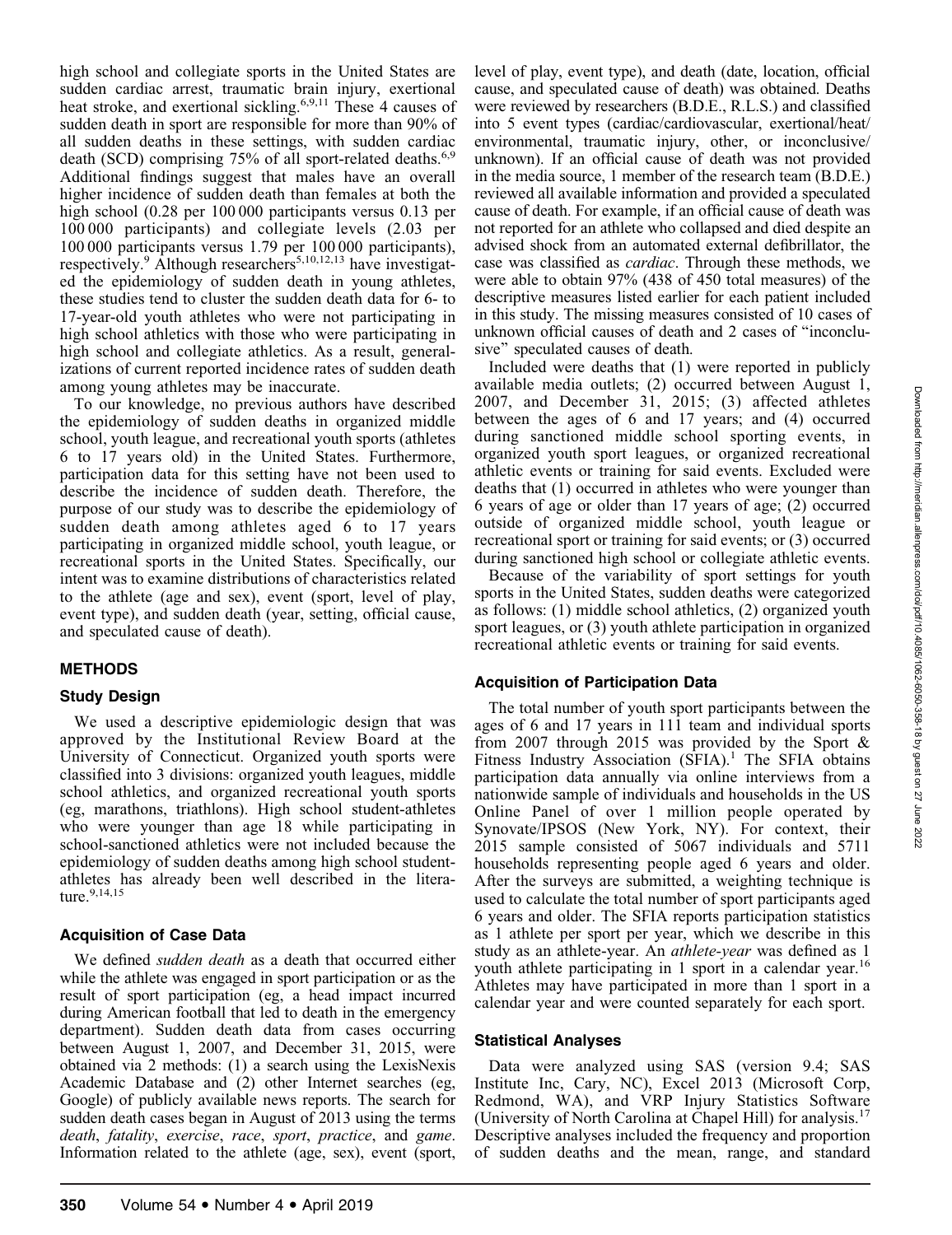Table 1. Characteristics of Athletes Who Experienced Sudden Death in Youth Sports: 2007–2015

|                  | Count,    | Age, y or     | Sex, No. (%) |         |  |
|------------------|-----------|---------------|--------------|---------|--|
| Sport            | No. (%)   | Mean $\pm$ SD | Male         | Female  |  |
| Basketball       | 16 (35.6) | $13 \pm 1$    | 13 (81)      | 3(19)   |  |
| Baseball         | 7(15.6)   | $12 \pm 2$    | 7(100)       | 0(0)    |  |
| Football         | 7(15.6)   | 11 $\pm$ 2    | 7 (100)      | 0(0)    |  |
| Soccer           | 6(13.4)   | $13 \pm 3$    | 3(50)        | 3(50)   |  |
| Cross-country    | 2(4.4)    | $14 \pm 1$    | 1(50)        | 1(50)   |  |
| Hockey           | 1(2.2)    | 14            | 1(100)       | 0(0)    |  |
| Horseback riding | 1(2.2)    | 13            | 0(0)         | 1(100)  |  |
| Lacrosse         | 1(2.2)    | 12            | 1(100)       | 0(0)    |  |
| Swimming         | 1(2.2)    | 14            | 1(100)       | 0(0)    |  |
| Track and field  | 1(2.2)    | 14            | 1(100)       | 0(0)    |  |
| Volleyball       | 1(2.2)    | 14            | 0(0)         | 1 (100) |  |
| Wrestling        | 1 (2.2)   | 14            | 1(100)       | 0(0)    |  |
| Total            | 45        | 13 $\pm$ 2    | 36 (80)      | 9(20)   |  |

deviation of continuous measures. Distributions of characteristics related to the athlete (age, sex), event (sport, level of play, event type), and death (year, location, official cause, and speculated cause of death) were computed. Sudden death incidence rates were presented as the sum of the number of sudden death cases divided by the sum of the number of athlete-years. Sudden death incidence rates were expressed per 10 million athlete-years, and 95% confidence intervals (CIs) were calculated. Trends in incidence rates across time were examined via linear regression. All statistics yielding P values  $\leq .05$  were considered statistically significant.

#### RESULTS

#### Sudden Death: Athlete, Setting, and Injury **Characteristics**

From 2007 through 2015, a total of 45 deaths resulting from participation in organized youth sports in the United States were reported in publicly available online media sources (Tables 1 through 3). The average number of sudden deaths in youth sports per year during this 9-year period was 5. The average age at the time of death was 13  $\pm$  2 (range, 9–17) years. Overall, 73% (n = 33/45) of sudden deaths occurred among individuals aged 12 to 14 years. Four in 5 sudden deaths affected males (80%,  $n = 36/3$ ) 45). Of all cases of sudden death in our population, basketball accounted for the largest proportion (36%,  $n =$ 16/45), followed by baseball (16%,  $n = 7/45$ ), American football (16%,  $n = 7/45$ ), and soccer (13%,  $n = 6/45$ ; Figure 1). More than half of all sudden deaths occurred during organized middle school sports (58%,  $n = 26/45$ ), followed by youth sport leagues (40%,  $n = 18/45$ ); 1 sudden death was reported in recreational race training (2%). More than two-thirds of sudden deaths occurred during practices  $(71\%, n = 32/45)$ , and nearly one-third occurred during competitions (29%,  $n = 13/45$ ). The 45 sudden deaths were distributed across 27 states. New York reported the largest number of sudden deaths ( $n = 5$ ), followed by Illinois ( $n =$ 4) and California, Georgia, and New Jersey ( $n = 3$  each). Of the 45 deaths, the official cause was provided in the media source via the coroner's or medical examiner's report for 35 (78%) cases. For the remaining 10 (22%) cases, speculated causes were assigned by a member of the research team (B.D.E.) based on the information in the media report. The most frequent causes of sudden death were cardiac related  $(76\%, n = 34/45;$  Figure 1). Of the 34 SCDs, 31 were nontraumatic and 3 were due to commotio cordis. Interestingly, 15 of the 16 sudden deaths (94%) in youth basketball were the result of SCD. Of these 15 cases of SCD in basketball, 12 occurred in males and 3 in females. Traumatic brain injury was the second most frequent cause of sudden death (7%,  $n = 3/45$ ), followed by blunt force trauma to the body (4%,  $n = 2/45$ ). Other causes of sudden death were anaphylactic shock, lightning, drowning, and exertional heat stroke (each  $2\%$  and  $n = 1$ ). Two deaths (4%) were considered inconclusive due to a lack of publicly available information.

### Sudden Death Incidence Rate

The overall incidence rate of sudden death from 2007 through 2015 was 1.83 per 10 million athlete-years (95% CI  $= 1.30, 2.37$ . The number of sudden deaths and incidence rate in youth sports per year are shown in Figure 2. By year, 2015 had the highest number  $(n = 11)$  and rate of sudden death in youth sport, with an incidence rate of 3.84 per 10 million athlete-years. A linear trend was found in the annual sudden death incidence rates during the study period

Table 2. Descriptive Results of Cases of Sudden Death in Youth Sports By Sport Setting, 2007–2015, No. (%)

| Sport            | Count     | Setting          |                       | Event Type |                                   |                               |                                   |                               |                  |
|------------------|-----------|------------------|-----------------------|------------|-----------------------------------|-------------------------------|-----------------------------------|-------------------------------|------------------|
|                  |           | Middle<br>School | Youth<br>Sport League | Recreation | School-<br>Sanctioned<br>Practice | School-<br>Sanctioned<br>Game | Youth<br>Sport League<br>Practice | Youth<br>Sport League<br>Game | Race<br>Training |
| Basketball       | 16 (35.6) | 12 (75)          | 4(25)                 | 0(0)       | 6(37)                             | 6(37)                         | 2(13)                             | 2(13)                         | 0(0)             |
| Baseball         | 7(15.6)   | 3(43)            | 4(57)                 | 0(0)       | 3(43)                             | 0(0)                          | 4(57)                             | 0(0)                          | 0(0)             |
| Football         | 7(15.6)   | 4(57)            | 3(43)                 | 0(0)       | 3(43)                             | 1(14)                         | 3(43)                             | 0(0)                          | 0(0)             |
| Soccer           | 6(13.4)   | 1(17)            | 5(83)                 | 0(0)       | 1(17)                             | 0(0)                          | 5(83)                             | 0(0)                          | 0(0)             |
| Cross-country    | 2(4.4)    | 2(100)           | 0(0)                  | 0(0)       | 0(0)                              | 2(100)                        | 0(0)                              | 0(0)                          | 0(0)             |
| Hockey           | 1(2.2)    | 0(0)             | 1(100)                | 0(0)       | 0(0)                              | 0(0)                          | 0(0)                              | 1(100)                        | 0(0)             |
| Horseback riding | 1(2.2)    | 0(0)             | 0(0)                  | 1(100)     | 0(0)                              | 0(0)                          | 0(0)                              | 0(0)                          | 1(100)           |
| Lacrosse         | 1(2.2)    | 1(100)           | 0(0)                  | 0(0)       | 0(0)                              | 1(100)                        | 0(0)                              | 0(0)                          | 0(0)             |
| Swimming         | 1(2.2)    | 0(0)             | 1(100)                | 0(0)       | 0(0)                              | 0(0)                          | 1(100)                            | 0(0)                          | 0(0)             |
| Track and field  | 1(2.2)    | 1(100)           | 0(0)                  | 0(0)       | 1(100)                            | 0(0)                          | 0(0)                              | 0(0)                          | 0(0)             |
| Volleyball       | 1(2.2)    | 1(100)           | 0(0)                  | 0(0)       | 1 (100)                           | 0(0)                          | 0(0)                              | 0(0)                          | 0(0)             |
| Wrestling        | 1 (2.2)   | 1(100)           | 0(0)                  | 0(0)       | 1 (100)                           | 0(0)                          | 0(0)                              | 0(0)                          | 0(0)             |
| Total            | 45        | 26 (58)          | 18 (40)               | 1(2)       | 16 (36)                           | 10 (22)                       | 15 (33)                           | 3(7)                          | 1 (2)            |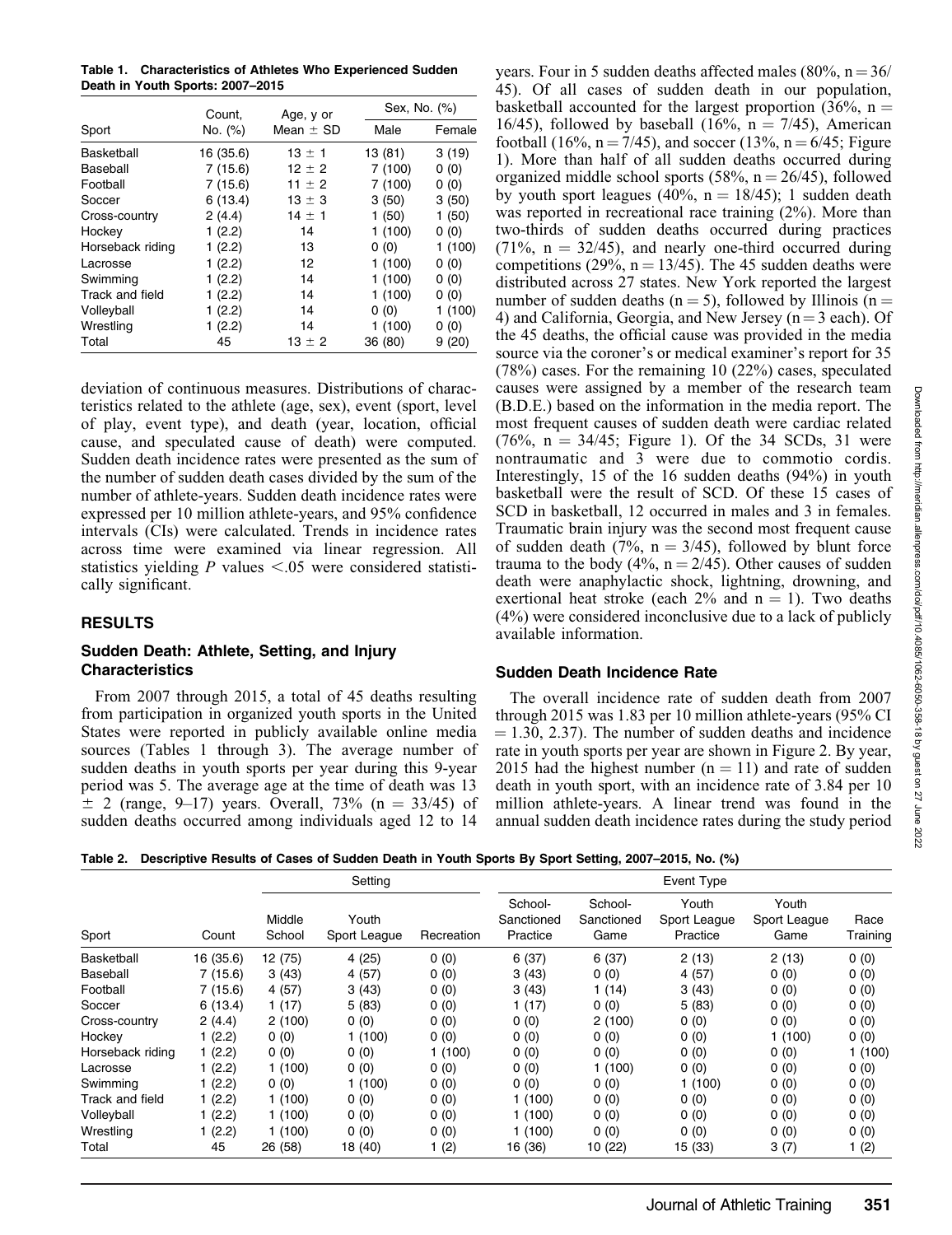Table 3. Speculated Causes of Sudden Death in Youth Sport, 2007–2015, No. (%)

| Sport            |           | Speculated Cause of Sudden Death |                              |                           |                   |        |              |  |
|------------------|-----------|----------------------------------|------------------------------|---------------------------|-------------------|--------|--------------|--|
|                  | Count     | Cardiac<br>(Non-Traumatic)       | Cardiac<br>(Commotio Cordis) | Traumatic<br>Brain Injury | Trauma<br>to Body | Other  | Inconclusive |  |
| Basketball       | 16 (35.6) | 15 (94)                          | 0(0)                         | 0(0)                      | 0(0)              | 0(0)   | 1(6)         |  |
| Baseball         | 7(15.6)   | 2(29)                            | 1(14)                        | 2(29)                     | 2(29)             | 0(0)   | 0(0)         |  |
| Football         | 7(15.6)   | 4(57)                            | 0(0)                         | 0(0)                      | 0(0)              | 2(29)  | 1(14)        |  |
| Soccer           | 6(13.4)   | 5(83)                            | 1(17)                        | 0(0)                      | 0(0)              | 0(0)   | 0(0)         |  |
| Cross-country    | 2(4.4)    | 2(100)                           | 0(0)                         | 0(0)                      | 0(0)              | 0(0)   | 0(0)         |  |
| Hockey           | 1(2.2)    | 1(100)                           | 0(0)                         | 0(0)                      | 0(0)              | 0(0)   | 0(0)         |  |
| Horseback riding | 1 (2.2)   | 0(0)                             | 0(0)                         | 1 (100)                   | 0(0)              | 0(0)   | 0(0)         |  |
| Lacrosse         | 1(2.2)    | 0(0)                             | 1(100)                       | 0(0)                      | 0(0)              | 0(0)   | 0(0)         |  |
| Swimming         | 1(2.2)    | 0(0)                             | 0(0)                         | 0(0)                      | 0(0)              | 1(100) | 0(0)         |  |
| Track and field  | 1(2.2)    | 1(100)                           | 0(0)                         | 0(0)                      | 0(0)              | 0(0)   | 0(0)         |  |
| Volleyball       | 1(2.2)    | 0(0)                             | 0(0)                         | 0(0)                      | 0(0)              | 1(100) | 0(0)         |  |
| Wrestling        | 1(2.2)    | 1(100)                           | 0(0)                         | 0(0)                      | 0(0)              | 0(0)   | 0(0)         |  |
| Total            | 45        | 31(69)                           | 3(7)                         | 3(7)                      | 2(4)              | 4(9)   | 2(4)         |  |

 $(P < .001)$ , suggesting an increased incidence of reported sudden deaths across years. This finding was retained when we excluded 2015, which had a larger incidence rate than all other years ( $P < .001$ ).

#### **DISCUSSION**

The purpose of our study was to describe the epidemiology of sudden death in organized middle school, youth, and recreational sports in the United States from 2007 through 2015. Youth sports were categorized into (1) middle school athletics, (2) organized youth sport leagues, and (3) youth athlete participation in organized recreational athletic events or training for said events. The overall incidence rate of sudden death in organized youth sport in America from 2007 through 2015 was 1.83 per 10 million athlete-years (95% CI = 1.30, 2.37). We found that the highest number of organized youth sport-related sudden deaths from 2007 through 2015 affected males (80%), were cardiac related (76%), occurred during practice (67%), and happened while playing basketball (36%). Furthermore, the frequency and incidence rate of sudden death in youth sports increased from 2007 through 2015 (Figure 2), highlighting the need for continued surveillance to inform our current and future prevention efforts among youth athletes. Although the exact cause of the increased incidence of sudden death in youth sports remains unknown, we may speculate as to why this trend is occurring.

One cause may be that sudden deaths in youth sports are actually occurring at a greater rate and frequency in recent years. With a larger number of youth athletes participating in sports, we might expect to see increases in the numbers of injuries and sudden deaths. However, if the increases in sudden deaths and athlete-years were equivalent, the incidence rate would stay constant rather than rise. Therefore, our findings suggest that the frequency of sudden death in youth sport may indeed be increasing at a faster rate than the rate of participation. Yet it is important to note that the total number of participants represents all sports. Therefore, multisport athletes were counted more than once.

An agenda-setting effect may also contribute to the increase in the sudden death incidence rate over the past few years. Agenda setting is a concept of communication theory18,19 that was defined by Scheufele and Tewksbury as ''the idea that there is a strong correlation between the emphasis that mass media place on certain issues (eg, based on relative placement or amount of coverage) and the importance attributed to these issues by mass audien-



Figure 1. Frequency of sudden death in youth sport by sport and cause of death: 2007-2015. Other includes anaphylactic shock, lightning, drowning, exertional heat stroke, and inconclusive.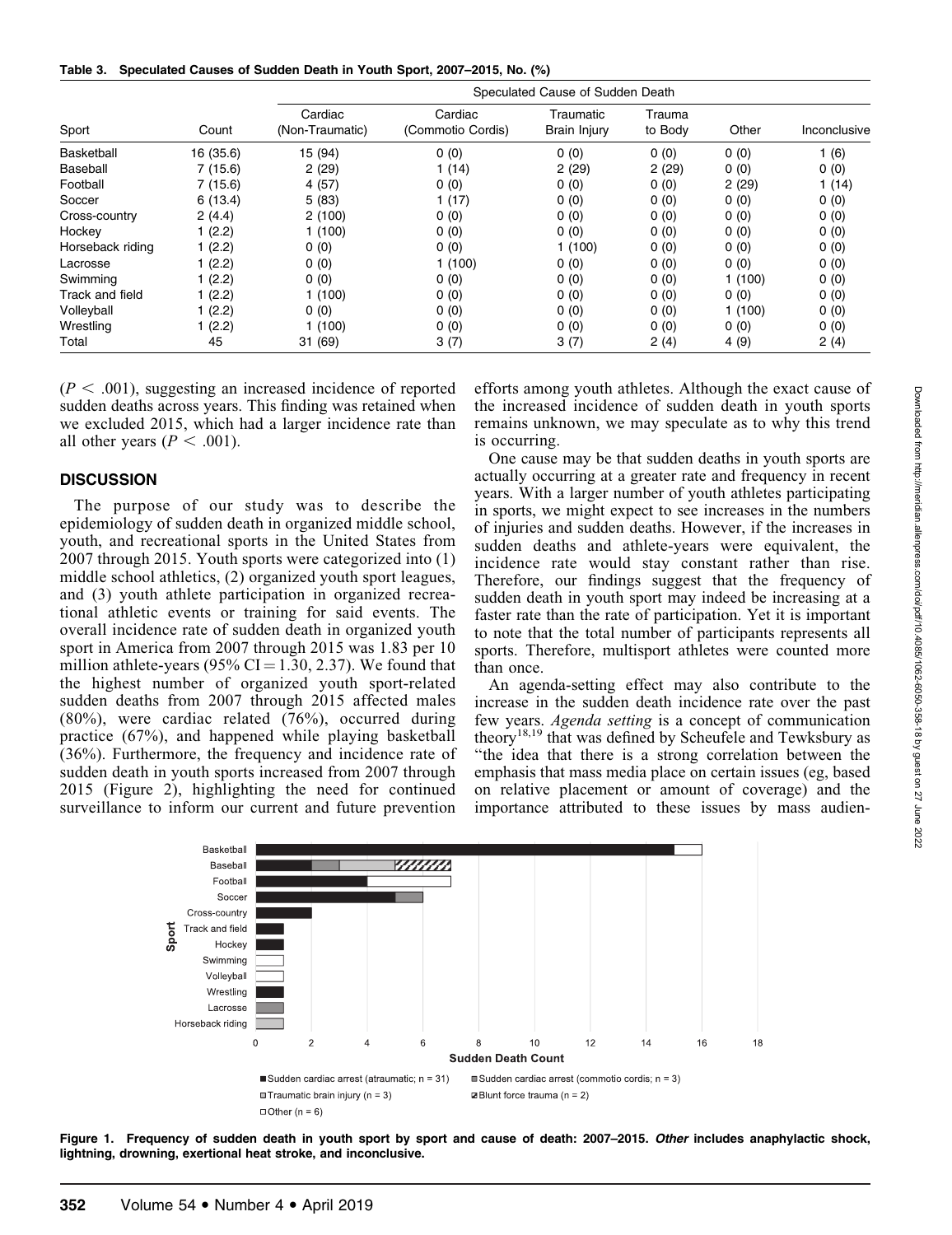

Figure 2. Frequency and incidence rate of sudden death in youth sports by year: 2007–2015. Total youth sport participation rates of athletes aged 6 to 17 years taking part in 111 team and individual sports from 2007–2015 were provided by the Sport & Fitness Industry Association. Total youth sport participation from 2007–2015 was 245 567 000 athlete-years. Athlete-year was defined as 1 youth athlete participating in 1 sport in a calendar year. Athletes who participated in more than 1 sport were counted multiple times. Excluded were deaths that were characterized by the following: (1) affected athletes over the age of 18 years, (2) occurred outside of organized sport, (3) occurred during sanctioned high school or collegiate athletic events.

ces.''19(p11) In other words, increased media attention to cases of sudden death leads to increased interest in the subject from media consumers such as parents, athletes, coaches, and sport governing body officials. Eventually, this increased interest by the public leads to increased attention from medical providers and researchers. Certainly national interest and corresponding research in sport-related injury and death over the past few years have risen considerably.20–23 With additional interest and research, sport-related injuries and sudden deaths become more apparent to a hyperaware public, and thus, the media reporting continues to increase in response. Therefore, increased reporting of sudden death cases in recent years may also explain the increased incidence rates.

Finally, searches conducted retrospectively may have resulted in an undercapture of deaths that occurred from 2007 through 2012, which may have contributed to the increase in death rates observed over the study period. Other currently unknown causes could also underlie the increases in the frequency and incidence rate of sudden deaths in youth sports. Ultimately, the increased rate of sudden death in youth sports in recent years is an important and interesting finding that warrants further research.

We also noted that most reported sudden deaths in youth sport were among males during practices, were cardiac related, and occurred while playing basketball. These findings are similar to those of other investigators $10,12$ who demonstrated sudden death epidemiology in athletic populations participating in high school and collegiate sports. Furthermore, our data suggested that the incidence of SCD was higher than any other cause of death in youth sports. We observed that SCD accounted for 76% of the total deaths in youth sports from 2007 through 2015. These results are also consistent with findings in older athletic populations, $8,9,24$  which is concerning because SCD often occurs with no warning signs or symptoms.25 The incidence of SCD has been previously shown<sup>7,8,11</sup> to be higher among African-American males than among males of other races and ethnicities. Therefore, not only should future researchers address the epidemiology of SCD in youth sports as a whole but also among youth sport participants belonging to populations known to have a higher risk of SCD. Special consideration for the sport of basketball may also be warranted to investigate the unique factors leading to the high frequency of basketball-related SCD.

Sudden deaths occurred in various youth sport settings from 2007 through 2015. Although all such settings operate under the umbrella of youth sport, each setting is unique. Middle schools operate under the guidance of the superintendent of a school district and may be the most likely youth sport settings to adopt policies and procedures that have been implemented at the high school level. For example, the Alabama High School Athletic Association governs both high school and middle school athletics.<sup>26</sup> On the other hand, organized youth sport leagues in the United States are part of a \$5 billion industry that is largely organized and maintained by nonprofit groups with highly variable sport safety policies and procedures in place to promote the wellbeing of the youth athletes who participate.27 Many recreational youth sporting events have even less oversight $27,28$  and are often made up of participants wanting to take part in an individual event or sport of interest as a hobby or purely for leisure. Fifty-eight percent  $(n = 26)$  of sudden deaths occurred in organized middle school sports, whereas  $40\%$  (n = 18) affected athletes participating in youth sport leagues. Furthermore, 71% of the sudden deaths occurred during practices. This is an important finding because these settings (practices and organized youth sport leagues) have been described as having poor medical coverage.<sup>28</sup> Our findings support current and future efforts to implement the best practices as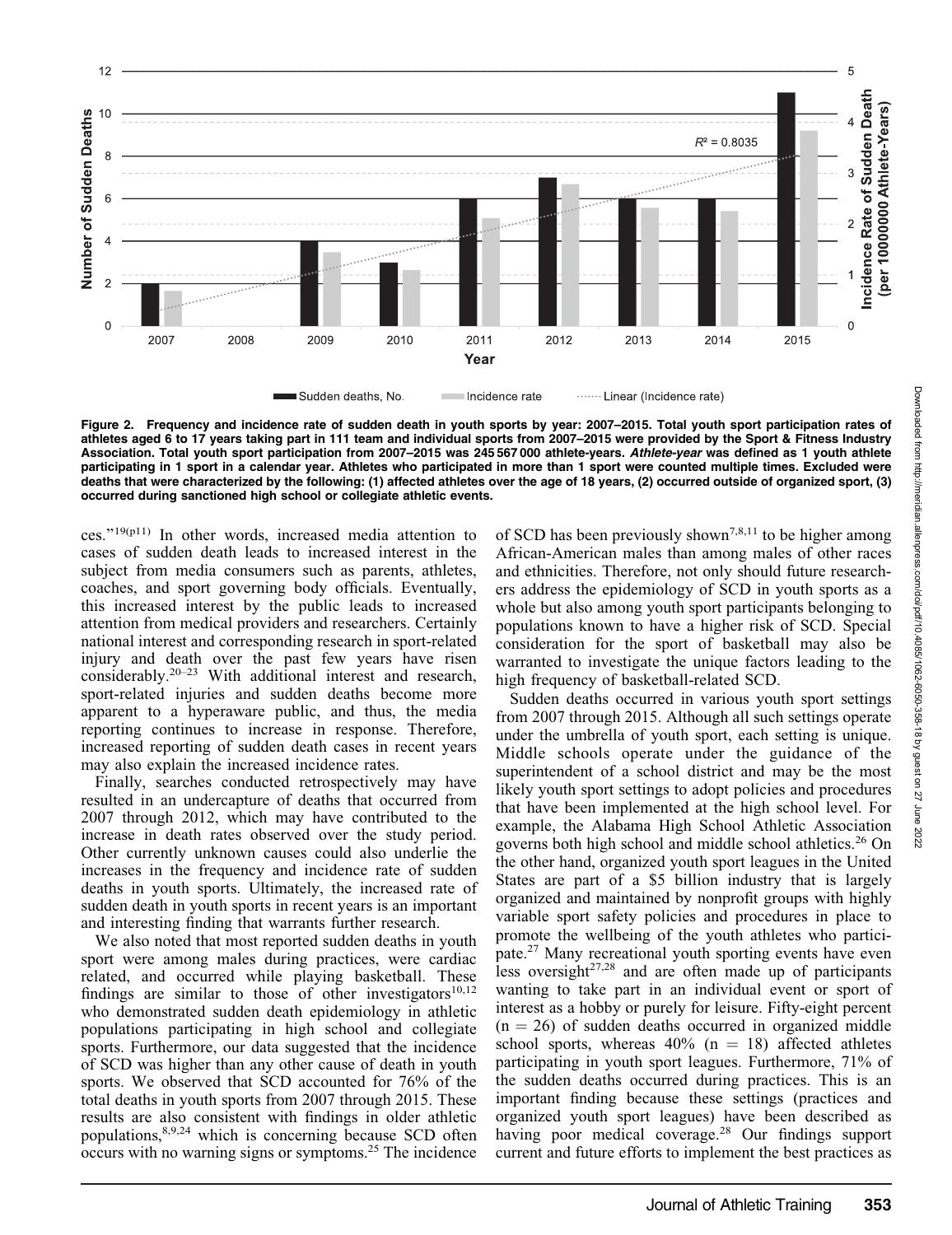## Limitations

This study was not without limitations. First, we were unable to obtain yearly practice and competition exposure data for youth athletes. Therefore, the incidence rates reported in this study were derived from estimates of yearly youth-level sport participation. Though these estimates were made using previously established methods, $<sup>1</sup>$  the</sup> incidence rates in this study may not reflect the true incidence in the organized youth sport population. Without question, further research is needed to measure the participation of athletes in youth and recreational sports and determine more accurate sudden death incidence rates.

Second, information on sudden death was obtained via online and print media, which was derived from medical records and health professionals through families, police, and schools. This process may hamper the collection and recall of details about the event and ultimately limit the quality of the data. Using media sources to find cases of sudden death could also result in an undercapture of cases. This reality is a definite area for improvement in future studies of sudden death epidemiology in youth sports.

Third, some media reports did not differentiate between catastrophic injuries that occurred during nonorganized recreation and those that occurred during organized competitions. One of the inclusion criteria in this study was that the sudden death must have occurred during an organized youth sport competition. These cases were ultimately excluded, and as a result, some sudden deaths may have been missed due to a lack of information in the media reports.

Fourth, 10 media reports did not include an official cause of death as assigned by the coroner or medical examiner or listed the official cause of death as unknown or inconclusive. The certified athletic trainer involved in reviewing the sudden death cases therefore had to use the information provided in the media report to assign a speculated cause of death.

Fifth, as mentioned previously, our period of data collection included only 9 years, from 2007 through 2015, and our data collection from 2007 through 2012 was performed retrospectively. These retrospective searches may have resulted in an undercapture of sudden deaths in the earlier years of this study and contributed to the increase in incidence rates observed over the entire study period. Although this is a limitation, it also supports the need for ongoing surveillance of sudden death among youth sports and ongoing discussions about how to best capture youth sudden deaths.

Sixth, we were not able to report the the race and ethnicity of patients who experienced sudden death. Previous authors<sup>12,30</sup> have reported race and ethnicity based on death reports in the public domain (eg, media reports) or autopsy reports. However, we did not have access to these death reports, and the media reports we used in our surveillance did not explicitly report race or ethnicity. In addition to our previous discussion of race and ethnicity, this limitation further emphasizes the need for better surveillance methods that include collecting details of race and ethnicity in cases of sudden death, especially SCD

among youth athletes. Future epidemiologic efforts specific to sudden death in organized youth sport should include obtaining death information via interviews, medical records, autopsy reports, and state vital records.

Finally, our study focused only on organized youth sports below the high school level. We recognize the many other settings for organized sports outside of the youth, high school, collegiate, and professional levels. These settings include adult sporting events, such as adventure racing and adult recreational leagues, and organized recreational events, such as triathlons and marathons. To promote safety at all levels of sport, surveillance of sudden death at these levels is also encouraged.

In conclusion, 45 youth athletes died while playing in sanctioned middle school sporting events, organized youth sport leagues, or organized recreational athletic events or training for said events in the United States between 2007 and 2015. The overall incidence rate of sudden death was 1.83 deaths per 10 million athlete-years. The majority of deaths occurred at the middle school and youth league levels during practices, were experienced by males, were cardiac related, and happened while playing basketball. Our results support the need for continued surveillance of sudden deaths at all levels of youth sport. This surveillance is critical for the development and assessment of evidencebased policies aimed at preventing sudden death and promoting overall athlete health and safety.

## ACKNOWLEDGMENTS

We thank SFIA for their gracious assistance in obtaining data on youth sport participation. We also thank Jack Murphy for his help with figure and table creation throughout the data-collection process and Greg Hite for assistance in searching for cases of sudden death.

## **REFERENCES**

- 1. Sport & Fitness Industry Association. 2015 Sports, Fitness and Leisure Activities Topline Participation Report. Silver Spring, MD; 2015:26.
- 2. Bayt DR, Bell TM. Trends in paediatric sports-related injuries presenting to US emergency departments, 2001–2013. Inj Prev. 2016;22(5):361–364.
- 3. Centers for Disease Control and Prevention (CDC). Nonfatal sportsand recreation-related injuries treated in emergency departments: United States, July 2000–June 2001. MMWR Morb Mortal Wkly Rep. 2002;51(33):736–740.
- Meehan WP 3rd, Mannix R. A substantial proportion of lifethreatening injuries are sport-related. Pediatr Emerg Care. 2013;29(5):624–627.
- 5. Nalliah RP, Anderson IM, Lee MK, Rampa S, Allareddy V, Allareddy V. Epidemiology of hospital-based emergency department visits due to sports injuries. Pediatr Emerg Care. 2014;30(8):511–515.
- 6. Boden BP, Breit I, Beachler JA, Williams A, Mueller FO. Fatalities in high school and college football players. Am J Sports Med. 2013;41(5):1108–1116.
- Harmon KG, Asif IM, Maleszewski JJ, et al. Incidence and etiology of sudden cardiac arrest and death in high school athletes in the United States. Mayo Clin Proc. 2016;91(11):1493–1502.
- 8. Harmon KG, Asif IM, Maleszewski JJ, et al. Incidence, cause, and comparative frequency of sudden cardiac death in National Collegiate Athletic Association athletes: a decade in review. Circulation. 2015;132(1):10–19.